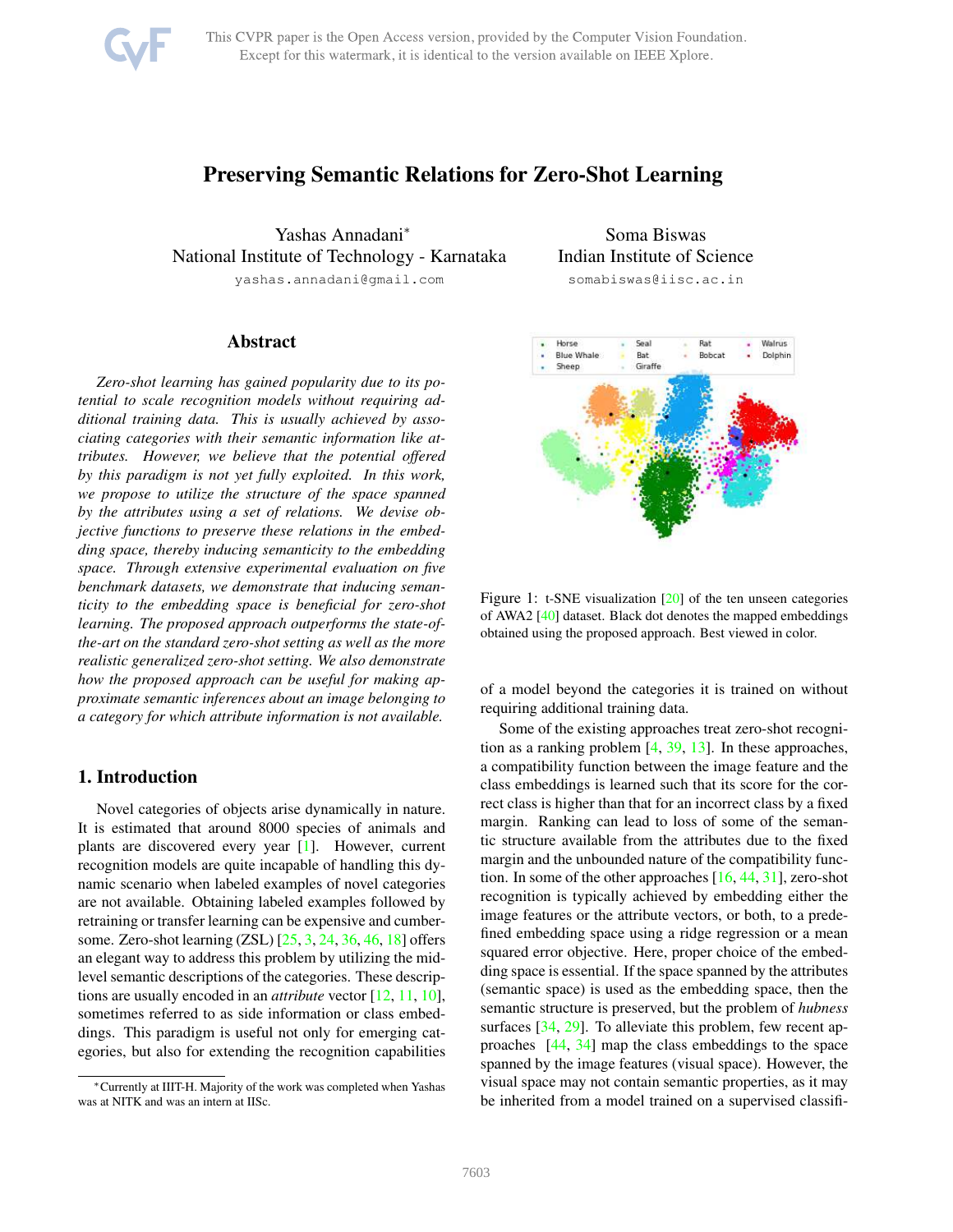cation task where labels are one-of-k coded.

We believe that two things are crucial for zero-shot recognition: (1) *discriminative ability* on the categories available during training and (2) *inheriting the properties* of semantic space for efficient classification on novel categories. Existing approaches focus on either of the two aspects. To this end, we propose a simple yet effective approach which ensures discriminative capability while retaining the structure of the semantic space in an encoderdecoder multilayer perceptron framework.

We decompose the structure of the semantic space to a set of relations between categories. Our aim is to preserve these relations in the embedding space so as to appropriately inherit the structure of the semantic space to the embedding space. Relation between categories is decomposed to three groups: identical, semantically similar and semantically dissimilar. We construct a semantic tuple which consists of samples belonging to categories of each of the relations with respect to a given category. Objective function specific to each relation is formulated so that the underlying semantic structure can be captured while still ensuring discriminative capability. The underlying principle is that the embeddings belonging to categories which are semantically similar in the attribute space must still be close in the embedding space, while the ones which are dissimilar should be far away.

Our contributions are threefold:

- Propose a simple and effective approach for zero-shot recognition which preserves the structure of the semantic space in the embedding space by utilizing semantic relations between categories.
- Extensive experimental evaluation on multiple datasets, including the large scale ImageNet [\[32\]](#page-8-18) shows that the proposed method improves over the state-of-the art in multiple settings.
- Demonstrate how the proposed approach can be useful for making approximate inferences about images belonging to novel categories even when the class embeddings corresponding to that category is not available.

The rest of the paper is organized is follows: Section [2](#page-1-0) reviews the related work followed by Section [3](#page-1-1) which describes the proposed approach in detail. Experimental evaluation is reported in Section [4](#page-4-0) with some pertinent discussions in Section [5.](#page-7-0) We conclude the paper in Section [6.](#page-7-1)

# <span id="page-1-0"></span>2. Related Work

There are a number of related works which have been developed independently to address zero-shot recognition for visual data. Few of these approaches use bilinear compatibility frameworks to model the relationship between

the features and the class embeddings. Akata *et al*. [\[4,](#page-8-11) [3\]](#page-8-2) and Frome *et al*. [\[13\]](#page-8-13) use a pairwise ranking formulation to learn the parameters of the bilinear model. [\[5\]](#page-8-19) use distributed word embeddings like Word2Vec [\[22\]](#page-8-20) and Glove [\[27\]](#page-8-21) apart from annotated attributes to learn a bilinear model for each of them independently. The final model is obtained by a weighted combination of the individual compatibility frameworks. Xian *et al*. [\[39\]](#page-8-12) learn multiple bilinear models that results in a piece-wise linear decision boundary, which suits fine-grained classification. Romera-Pardes *et al.* [\[31\]](#page-8-15) map the resulting compatibility model to label space. This method is simple and elegant as it has a closed form solution. Qiao *et al*. [\[28\]](#page-8-22) extend this method to online documents by incorporating an  $\ell_{2,1}$  norm on the weight vector to suppress noise in the documents and enhance zero-shot recognition. Although bilinear compatibility models are elegant to use, the bilinear compatibility score which is obtained at the time of inference has limited semantic meaning, which restricts its interpretability.

Apart from bilinear compatibility models, few other approaches map image features to semantic space by using a ridge regression objective. Kodirov *et al*. [\[16\]](#page-8-14) use an additional reconstruction constraint on the mapped features which enhanced zero-shot recognition performance. In [\[19\]](#page-8-23), the parameters of a deep network is learned using side information like Word2Vec. This work uses binary cross entropy loss and hinge loss in addition to mean squared error loss. Recently, Zhang *et al*. [\[44\]](#page-9-1) proposed to reverse the direction of mapping from semantic space to visual space. However, mapping from semantic space to visual space may result in reduced semantic expressiveness of the model.

Few of the other approaches employ manifold learning [\[7,](#page-8-24) [43,](#page-9-2) [23\]](#page-8-25) to solve zero-shot recognition. Changpinyo *et al*. [\[7\]](#page-8-24) construct a weighted bipartite graph in a space where additional classes called phantom classes are introduced. They minimize a distortion objective which aligns this space with the class embeddings.  $[43]$  use a transductive approach to learn projection function by matrix trifactorization and preserving the underlying manifold structure of both visual space and semantic space. However, our approach differs from these approaches as our method is neither transductive nor involves manifold learning.

Our method relies on using semantic relations to learn the embeddings. Parikh and Grauman [\[26\]](#page-8-26) use partial ordering and ranking formulation to capture semantic relations across individual attributes. This is different from our approach wherein the semantic relations are defined on the categories themselves.

# <span id="page-1-1"></span>3. Proposed Approach

Let  $x_i$  be a d-dimensional feature descriptor of an image sample corresponding to one of the seen classes  $C_s =$  $\{1, 2, \ldots, c_s\}$ . The set of all samples in the given training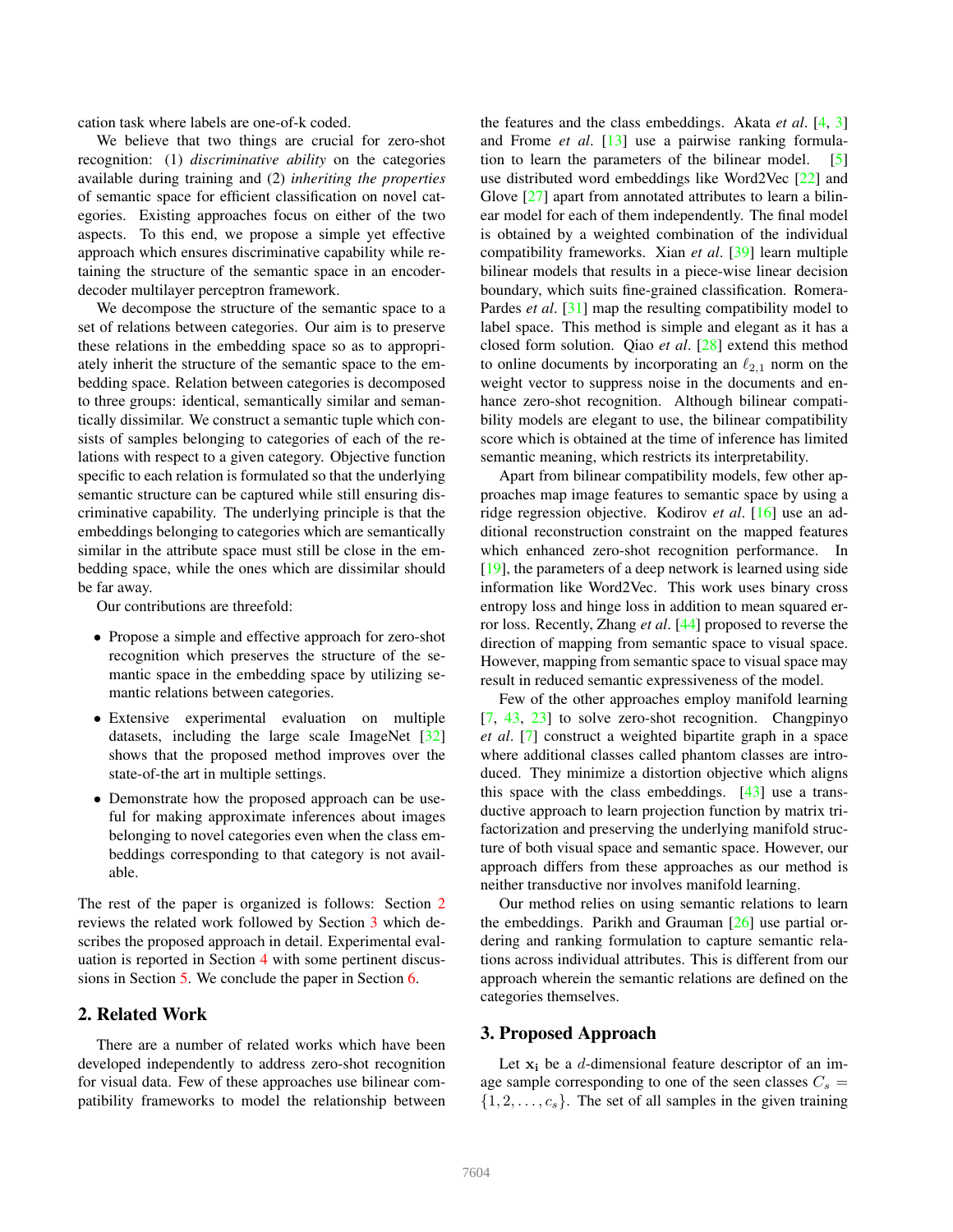

Figure 2: An illustration of the proposed approach.

data is denoted by  $\mathbf{X} = {\mathbf{x_i}^T}_{i=1}^N \in \mathbb{R}^{N \times d}$  and their corresponding class embeddings by  $\mathbf{Y} = {\{\mathbf{y_i}^T\}}_{i=1}^N \in \mathbb{R}^{N \times a}$ , where  $a$  is the dimensionality of the class embedding. In this work, the class embeddings are obtained either through attributes [\[11,](#page-8-7) [17,](#page-8-27) [38,](#page-8-28) [42\]](#page-8-29) or distributed word representations [\[22\]](#page-8-20). The semantic space spanned by the class embeddings is shared between seen and unseen classes. Given a new sample  $x^u$  which potentially belongs to an unseen class  $C_u = \{c_s + 1, \ldots, c_s + c_u\}$ , the goal of zero-shot learning is to predict the correct class of  $x^u$ , without ever having trained the recognition model using the samples of the unseen class.

#### <span id="page-2-1"></span>3.1. Defining Semantic Relations

We explicitly define semantic relations between classes so that objective function specific to each relation can be formulated in order to preserve the relations. For a given set of classes, we wish to group them to three different categories with respect to a reference class - *identical*, *semantically similar* and *semantically dissimilar*. This particular grouping should be reflective of the underlying semanticity. There are many possible ways to define these class relations. For example, one can leverage prior knowledge about the classes specific to the task under study.

In this work, we employ class embeddings to define semantic relations. Let  $\delta_{mn} = s(\mathbf{y_m}, \mathbf{y_n})$  be a similarity measure between two class embeddings. We use cosine similarity as a semantic similarity measure [\[22,](#page-8-20) [21\]](#page-8-30).

$$
s(\mathbf{p}, \mathbf{q}) = \frac{\langle \mathbf{p}, \mathbf{q} \rangle}{||\mathbf{p}||_2||\mathbf{q}||_2}
$$
 (1)

p and q are any two vectors of same dimension. Given  $\delta_{mn}$  for any two embeddings  $y_m$  and  $y_n$ , we define class relations as follows:

• Belonging to same class *(identical)* if  $\delta_{mn} = 1$ .

- *Semantically similar* if  $\tau \leq \delta_{mn} < 1$ .
- *Semantically dissimilar* if  $\delta_{mn} < \tau$ .

where  $\tau \in (-1, 1)$  is a threshold. Without loss of generality,  $\tau$  can be fixed to zero, which is a reasonable estimate for a cosine similarity.  $\tau$  can also be chosen over a validation set. In this paper, we choose  $\tau$  based on the performance on the validation set. Since the semantic space of attributes is shared between seen and unseen classes, this particular definition provides a good generalization to novel classes.

### 3.2. Preserving Semantic Relations

Armed with the above definition, we wish to map the class embeddings to the visual space such that the semantic relation between the mapped class embeddings and the visual features reflects the relation between their corresponding classes. Our motivation to map to the visual space comes from the works of Shigeto *et al*. [\[34\]](#page-8-16) [1](#page-2-0) and Zhang *et al*. [\[44\]](#page-9-1), which showed that using visual space instead of semantic space or any other intermediate space as the embedding space alleviated the *hubness* problem [\[37,](#page-8-31) [29\]](#page-8-17), a problem in which a few points (called as hubs) arise which are in the  $k$ -nearest neighbors of most of the other points. We employ nearest neighbor search for zero-shot recognition, and hence the problem of hubness can lower the performance if mapped to any space other than the visual space. Therefore, we use the visual space as the embedding space for our approach.

We use an encoder-decoder multilayer perceptron architecture to learn the embedding function. The encoder parameterized by  $\theta_f$  learns the mapping  $f(\mathbf{y}; \theta_f)$  and the decoder  $g(\mathbf{x}; \theta_g)$  learns to reconstruct the input from the mapped class embeddings. Our model formulation is in-

<span id="page-2-0"></span> $1\overline{[34]}$  $1\overline{[34]}$  $1\overline{[34]}$  discusses hubness problem only for ridge regression based techniques. However, hubness problem can also arise in cosine similarity mea-sure based approaches, as demonstrated in [\[30\]](#page-8-32).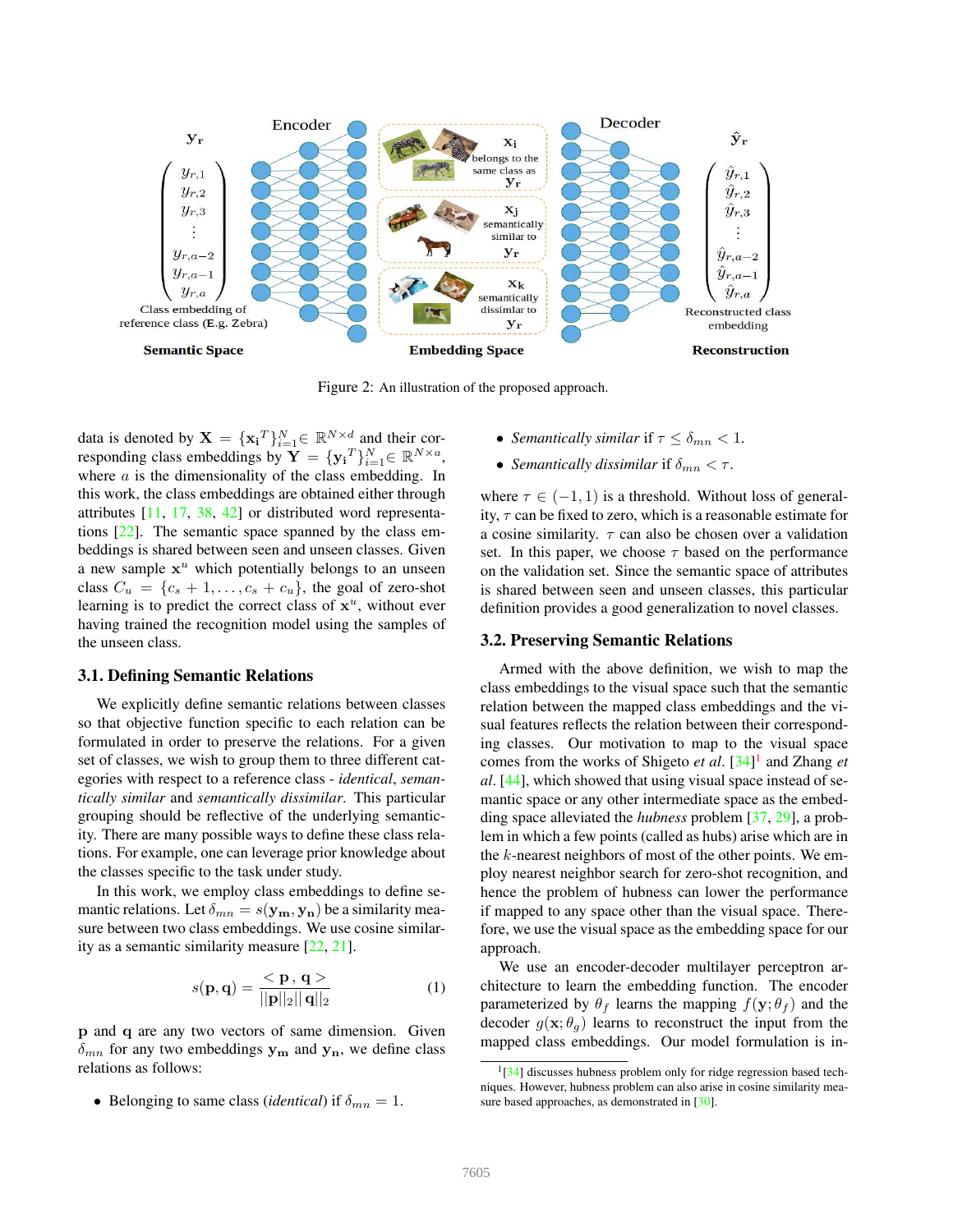spired from  $[16]$ , though  $[16]$  does not explicitly use a multilayer perceptron based encoder-decoder. Conventionally, mean squared error loss is used to reduce the discrepancy between the identical embeddings. However, this may not preserve the semantic structure. In this work, we explicitly formulate objective functions to preserve the semantic structure in the embedding space.

In order to facilitate the task of preserving semantic relations, we consider a tuple of visual features  $(x_i, x_j, x_k)$ for every class embedding  $y_r$  to be mapped. The elements of the tuple are sampled such that the semantic relationship between their corresponding class embeddings and  $y_r$ satisfy the conditions in the definition. Specifically, if  $(y_i, y_j, y_k)$  is the class embedding tuple corresponding to the visual tuple, then  $\delta_{ir} = 1, \tau \leq \delta_{ir} < 1$  and  $\delta_{kr} < \tau$ . The first feature corresponds to the same class (i.e.  $y_r = y_i$ ), the second corresponds to a semantically similar class and the third feature corresponds to a semantically dissimilar class. We present a way to efficiently sample the tuples in Section [3.3.](#page-3-0) Note that this essentially forms a quadruplet  $(\mathbf{y}_r, \mathbf{x_i}, \mathbf{x_j}, \mathbf{x_k})$ . Though quadruplet based algorithms have been used in literature [\[8\]](#page-8-33), the one explored here is fundamentally different.

Objective for Identical and Dissimilar Classes. The mapped class embedding  $f(\mathbf{y}_r; \theta_f)$  and the visual feature  $x_i$  must have a high semantic similarity score as they belong to the same class. Ideally, it should be equal to one. Also  $f(\mathbf{y}_r; \theta_f)$  and the visual feature  $\mathbf{x}_k$  must have a very low semantic similarity score as they belong to dissimilar classes, i.e.  $\delta_{kr} < \tau$ . The objective function which caters to the above needs is given by:

$$
\mathcal{O}_1 = \min_{\theta_f} -s\big(f(\mathbf{y_r}; \theta_f), \mathbf{x_i}\big) + \big(\tau - \delta_{kr}\big) \cdot s\big(f(\mathbf{y_r}; \theta_f), \mathbf{x_k}\big) \tag{2}
$$

The first term caters to the identical class and aims to maximize the semantic similarity between  $f(\mathbf{y}_r; \theta_f)$  and xi . The second term aims to minimize the semantic similarity between dissimilar entities  $f(\mathbf{y}_r; \theta_f)$  and  $\mathbf{x}_k$ . Here  $(\tau - \delta_{kr})$  acts as an adaptive scaling term, i.e. if the class embeddings are very dissimilar, we put a higher weight on the term to minimize it.

Objective for Similar Classes. Since  $y_r$  and  $y_j$  are embeddings of semantically similar classes,  $f(\mathbf{y}_r; \theta_f)$ and  $x_i$  need to be close in order to preserve this relation. Explicitly,  $s(f(\mathbf{y}_r; \theta_f), \mathbf{x}_j)$  must be greater than  $\tau$ . In addition to this condition, we also want to ensure that the above enforced condition does not interfere with zero-shot recognition. Therefore, we restrict the semantic similarity score  $s(f(\mathbf{y}_r; \theta_f), \mathbf{x}_j)$  to be less than  $\delta_{jr}$ . This ensures that semantic similarity is preserved without hindering the recognition task. Mathematically, the objective which reflects the above two conditions is as follows:

$$
\mathcal{O}_2 = \min_{\theta_f} \left[ \tau - s \big( f(\mathbf{y_r}; \theta_f), \mathbf{x_j} \big) \right]_+ + \left[ s \big( f(\mathbf{y_r}; \theta_f), \mathbf{x_j} \big) - \delta_{jr} \right]_+ \tag{3}
$$

where  $[z]_+ = \max[0, z]$ . Note that only one of the two terms is triggered, corresponding to the either of the conditions  $s(f(\mathbf{y_r}; \theta_f), \mathbf{x_j}) \geq \tau$  or  $s(f(\mathbf{y_r}; \theta_f), \mathbf{x_j}) \leq \delta_{jr}$ they violate. The above constraints are enforced only on semantically similar classes. For semantically dissimilar classes, we aim to have a similarity score as small as possible regardless of the amount of dissimilarity because in most applications the amount of dissimilarity is of little concern.

Reconstruction Loss. Since our setup involves a decoder which reconstructs the input  $y_r$ , there is an accompanying reconstruction loss. We noted in our experiments that using this additional condition of reconstruction provided better updates to the encoder and enhanced zero-shot recognition performance. In addition, this is in spirit with the observation of Kodirov *et al*. [\[16\]](#page-8-14) that adding an additional reconstruction term is beneficial for zero-shot recognition.

$$
\mathcal{O}_3 = \min_{\theta_f, \theta_g} ||\mathbf{y_r} - \mathbf{\hat{y}_r}||_2^2 \tag{4}
$$

where,  $\hat{\mathbf{y}}_r$  is the output of the decoder  $g(\mathbf{x}; \theta_a)$ .

Overall Objective. With the above three objective functions, the overall objective is given by:

$$
\mathcal{O} = \frac{1}{|\mathcal{B}|} \sum_{\mathcal{B}} \mathcal{O}_1 + \lambda_1 \mathcal{O}_2 + \lambda_2 \mathcal{O}_3 \tag{5}
$$

Here  $|\mathcal{B}|$  refers to the size of the mini-batch  $\mathcal{B}$ .  $\lambda_1$  and  $\lambda_2$ are hyper-parameters chosen based on the validation data. Given a testing sample  $x^u$ , we infer its class as follows:

$$
c^* = \arg\max_c \ s(f(\mathbf{y_r^c}; \theta_f), \mathbf{x^u})
$$
 (6)

where  $y_r^c$  refers to the class embeddings of only the unseen classes in the conventional zero-shot setting and to the class embeddings of both seen as well as unseen classes in the generalized zero-shot setting.

# <span id="page-3-0"></span>3.3. Mining the Tuples

The proposed algorithm relies on sampling the tuples for preserving the semantic relations. In the tuple  $(x_i, x_j, x_k)$ , x<sup>i</sup> can be chosen at random such that it belongs to the same class as yr, which we choose sequentially from the dataset. There are many possible ways to choose  $x_j$  and  $x_k$ . Choosing the most informative tuples will help in faster convergence and provide useful updates for gradient descent based algorithms. In this work, we sample the tuples in an online fashion, wherein for each epoch a criterion is evaluated. Our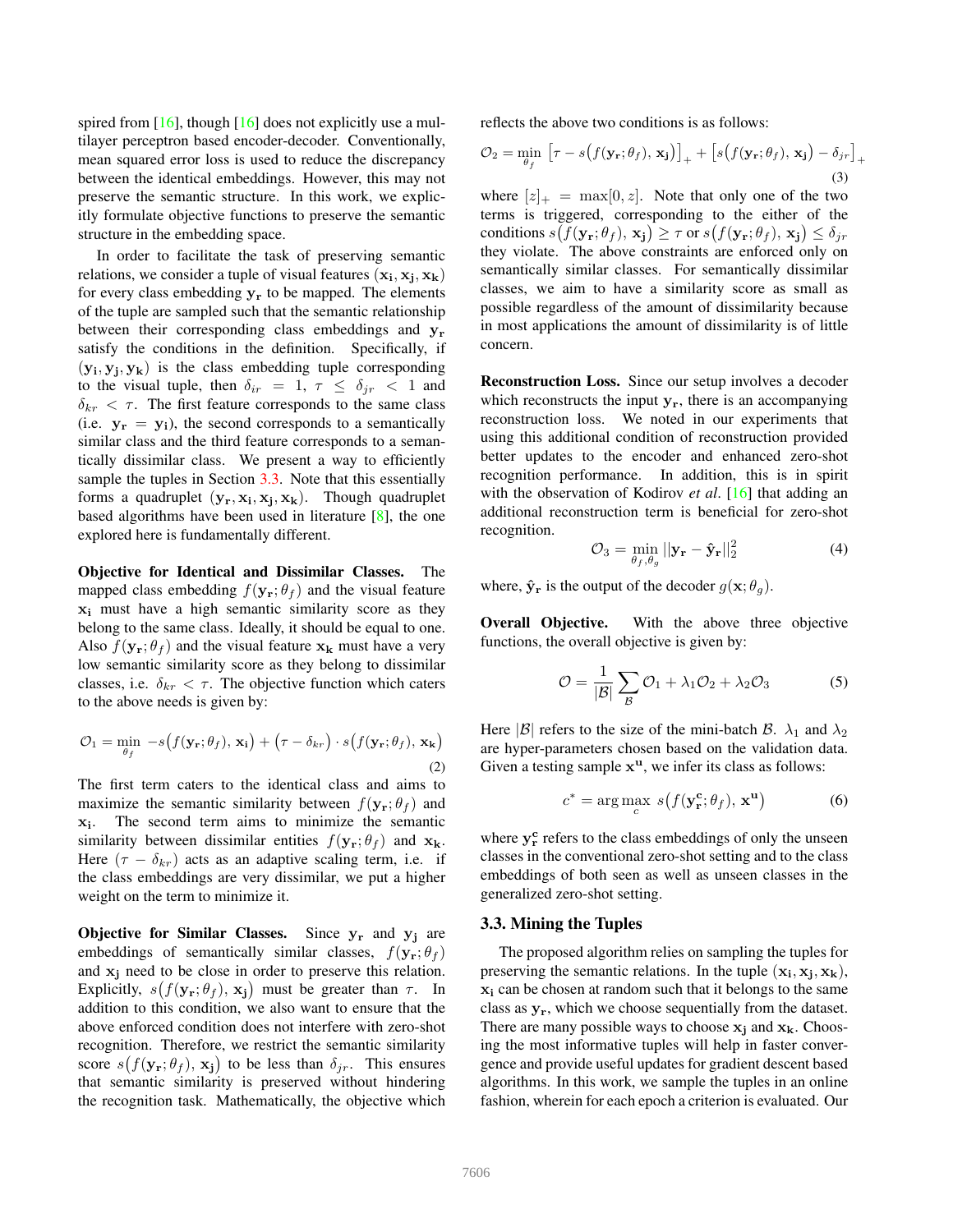<span id="page-4-1"></span>

| <b>Dataset</b>   | No. of<br>attributes | No. of<br>Seen<br>Classes | No. of<br>unseen<br>classes | No. of<br>samples | No.of<br>samples<br>Train) | No. of<br>samples from<br>unseen classes<br>(Test) | No. of<br>samples from<br>seen classes<br>(Test) | Hidden layer<br>size (Encoder) | Hidden layer<br>size (Decoder) |
|------------------|----------------------|---------------------------|-----------------------------|-------------------|----------------------------|----------------------------------------------------|--------------------------------------------------|--------------------------------|--------------------------------|
| SUN [42]         | 102                  | 645                       | 72                          | 14340             | 10320                      | 1440                                               | 2580                                             | $H_1 = 1024$                   | $H_1 = 1024$                   |
| <b>AWA2</b> [40] | 85                   | 40                        | 10                          | 37322             | 23527                      | 7913                                               | 5882                                             | $H_1 = 512$<br>$H_2 = 1024$    | $H_1 = 1024$<br>$H_2 = 512$    |
| $CUB$ [38]       | 312                  | 150                       | 50                          | 11788             | 7057                       | 2967                                               | 1764                                             | $H_1 = 1024$                   | $H_1 = 1024$                   |
| aPY $[11]$       | 64                   | 20                        | 12                          | 15339             | 5932                       | 7924                                               | 1483                                             | $H_1 = 512$<br>$H_2 = 1024$    | $H_1 = 1024$<br>$H_2 = 512$    |

Table 1: Details of the datasets with the corresponding encoder-decoder architecture used in the proposed approach.  $H_1$  and  $H_2$  refers to the first and second hidden layer respectively. Only one hidden layer has been used for SUN and CUB datasets.

method is similar to the hard negative mining approach for triplet based learning algorithms  $[6, 33, 35]$  $[6, 33, 35]$  $[6, 33, 35]$  $[6, 33, 35]$  $[6, 33, 35]$ . For every  $y_r$ we wish to embed, we randomly sample  $p (p = 50)$   $\mathbf{x_j}'s$ which satisfy the condition  $\tau \le \delta_{ij} < 1$ . Among these  $\mathbf{x_j}'s$ , we update the parameters of the model with that particular sample which gives the highest loss in objective  $\mathcal{O}_2$ . Similarly, we randomly sample p different  $\mathbf{x_k}'$ 's which satisfy the condition that  $\delta_{ij} < \tau$ . Among these  $\mathbf{x_k}'$ 's, we update the parameters of the model with that particular sample which gives the highest value in the second term of objective  $\mathcal{O}_1$ .

It can be seen that we update the model from a set of randomly sampled points. This is much more efficient compared to updating the model using the *hardest negative* [\[33\]](#page-8-35) which involves computing the maximum over a much larger set of points. In addition, our method also circumvents the problem of potentially reaching a bad minima due to updation of the model with the *hardest negative*. We also tried updating with the *semi-hard* negatives as described in [\[33\]](#page-8-35), but it did not lead to any significant impact on the results.

# <span id="page-4-0"></span>4. Experiments

#### 4.1. Datasets and Experimental Setting

We evaluate the proposed approach on four datasets for zero-shot learning : SUN [\[42\]](#page-8-29), Animals with Attributes 2 (AWA2) [\[40\]](#page-8-10), Caltech UCSD Birds 200-2011 (CUB) [\[38\]](#page-8-28) and Attribute Pascal and Yahoo dataset (aPY) [\[11\]](#page-8-7). All these datasets are provided with annotated attributes.

The details of these datasets are listed in Table [1.](#page-4-1) It was observed in [\[41\]](#page-8-37) that some of the testing categories in the original split of the datasets are subset of the Imagenet [\[32\]](#page-8-18) categories. Hence, extracting features from Imagenet trained models will not result in a true zero-shot setting. In order to alleviate the problem, the authors proposed a new split such that none of the testing categories coincide with Imagenet categories. In addition, some samples from seen categories were held out for generalized zeroshot recognition. Hence, we employ the protocol and the splits as described in [\[41,](#page-8-37) [40\]](#page-8-10). We use continuous per-class attributes for all the datasets and average per-class top-1 accuracy to report the results.

We use the 2048-D Resnet-101 [\[14\]](#page-8-38) features provided by [\[41\]](#page-8-37) for all the datasets. The architecture details of the proposed approach are given in Table [1.](#page-4-1) ReLU activation is used for all the layers except for the output of the encoder and the decoder, which employ ELU [\[9\]](#page-8-39) activations. We use Adam optimizer [\[15\]](#page-8-40) with a learning rate of  $10^{-3}$  and a weight decay of  $5 \times 10^{-5}$ . All the input features and attributes are normalized to have zero mean and unit standard deviation.

The comparisons with the state-of-the-art are made with the results reported in  $[40]$ , as it is based on exactly the same protocol and use the same set of features. Besides, the algorithms on which the results are reported encompass a wide range of approaches in zero-shot learning.

Baselines. We define three baseline settings which provide insights into the importance of each of the terms in the proposed objective function. For baseline  $B_1$ , instead of  $\mathcal{O}_1$  and  $\mathcal{O}_2$ , mean squared error objective is used to learn the mapping. The same architecture as used by the proposed approach is used along with the reconstruction objective  $\mathcal{O}_3$ . This will align the mapped class embeddings with the structure of the visual space. Since this setup does not enforce the relations as described in Section [3.1,](#page-2-1) the embedding space may not maintain the structure of the semantic space. For baseline  $\mathbf{B_2}$ , we set  $\tau = 1$  and  $\lambda_1 = 0$ in our approach. This helps us to better understand the importance of objective  $\mathcal{O}_2$ . This results in maximizing the cosine similarity for identical classes and minimizing the same for all other classes. In addition to the above two baselines, we also demonstrate the importance of the objective  $\mathcal{O}_3$ . We employ just the encoder and set  $\lambda_2 = 0$  in our experiments for **B<sub>3</sub>**. This provides insight into the degree of enhancement in performance due to the reconstruction term.

#### 4.2. Conventional Zero-Shot Learning Results

The results of the proposed approach on various datasets is listed in Table [2.](#page-5-0) We also provide comparisons with the state-of-the-art. With respect to the first baseline  $B_1$ , we observe that the proposed approach consistently performs bet-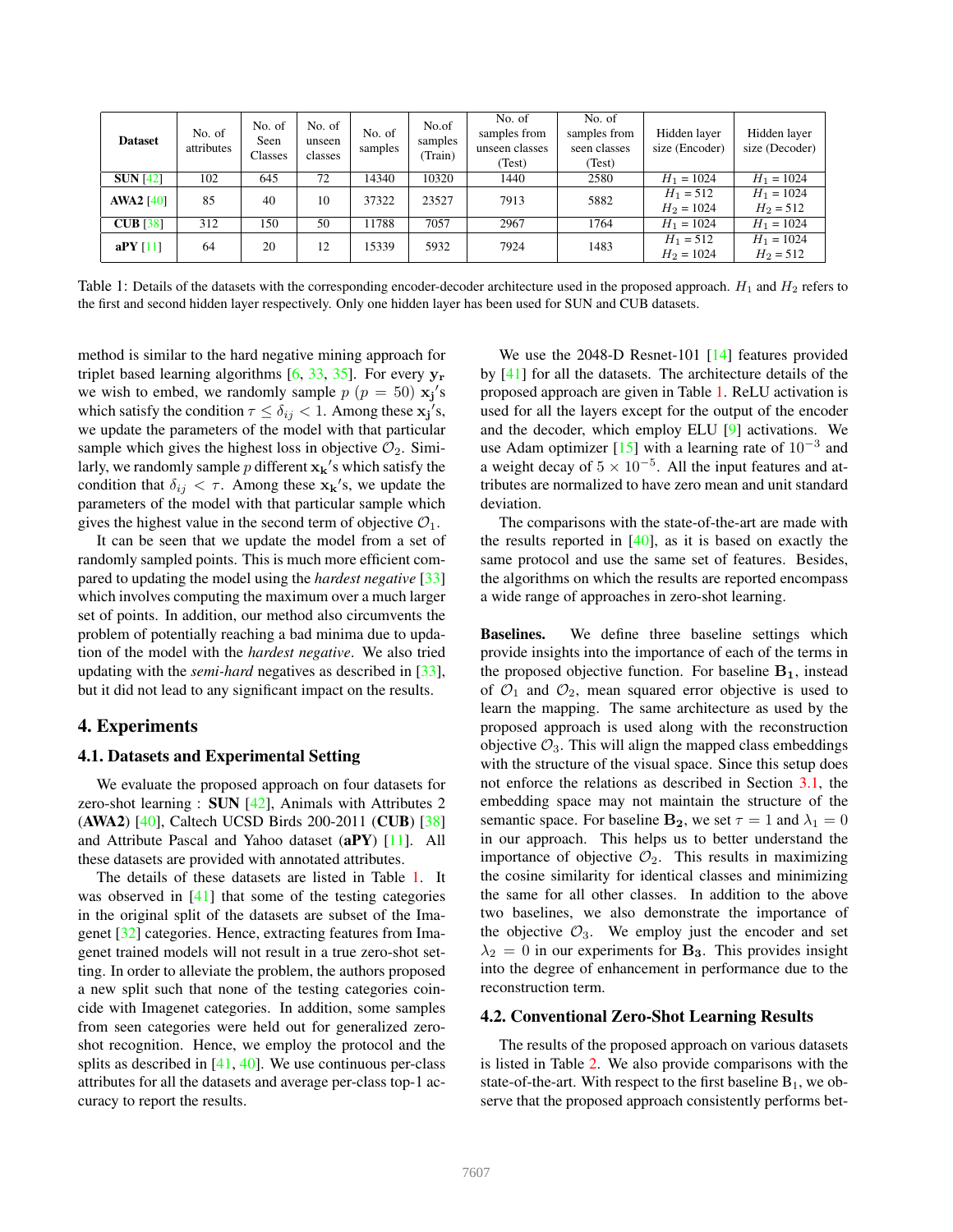<span id="page-5-0"></span>

| Method                                       | <b>SUN</b> | AWA <sub>2</sub> | <b>CUB</b> | aPY  |
|----------------------------------------------|------------|------------------|------------|------|
| DAP [18]                                     | 39.9       | 46.1             | 40.0       | 33.8 |
| IAP $[18]$                                   | 19.4       | 35.9             | 24.0       | 36.6 |
| <b>CONSE</b> [24]                            | 38.8       | 44.5             | 34.3       | 26.9 |
| <b>CMT</b> [36]                              | 39.9       | 37.9             | 34.6       | 28.0 |
| <b>SSE</b> [45]                              | 51.5       | 61.0             | 43.9       | 34.0 |
| <b>LATEM</b> [39]                            | 55.3       | 55.8             | 49.3       | 35.2 |
| <b>ALE</b> [4]                               | 58.1       | 62.5             | 54.9       | 39.7 |
| DEVISE $[13]$                                | 56.5       | 59.7             | 52.0       | 39.8 |
| $SJE$ [5]                                    | 53.7       | 61.9             | 53.9       | 32.9 |
| $ESZSL$ [31]                                 | 54.5       | 58.6             | 53.9       | 38.3 |
| <b>SYNC</b> [7]                              | 56.3       | 46.6             | 55.6       | 23.9 |
| <b>SAE</b> [16]                              | 40.3       | 54.1             | 33.3       | 8.3  |
| $MSE + \text{Recons.} (\mathbf{B}_1)$        | 58.5       | 54.9             | 49.2       | 34.8 |
| Proposed - $\mathcal{O}_2$ (B <sub>2</sub> ) | 57.1       | 57.2             | 51.5       | 31.6 |
| Proposed - $\mathcal{O}_3$ (B <sub>3</sub> ) | 58.7       | 62.4             | 52.7       | 37.2 |
| <b>Proposed</b>                              | 61.4       | 63.8             | 56.0       | 38.4 |

Table 2: Average per-class accuracy (top-1 in %) for conventional zero-shot learning. Results of the existing approaches are taken from [\[40\]](#page-8-10).

ter on all the datasets. This supports our hypothesis that inheriting semantic properties to the embedding space is beneficial for zero-shot recognition. We also observe significant increase in performance when we include the objective  $\mathcal{O}_2$  in our approach. In this case, the difference in performance is pronounced in coarse-grained datasets AWA2 and aPY wherein the inter-class semantics are much different. This indicates that the objective  $\mathcal{O}_2$ , which is essentially the structure preserving term, is beneficial for zero-shot recognition. The reconstruction term also contributes to varying levels of gain in performance. Visualization of the embedding space is presented in Figure [1](#page-0-0) for the ten unseen classes of AWA2 dataset. It can be seen that the semantic relations are preserved to a good extent.

The proposed approach also compares favorably with the existing approaches in literature, with our approach obtaining the state-of-the-art on SUN, AWA2 and CUB datasets. On aPY dataset, we obtain 38.4% which is slightly less than Deep Visual Semantic Embedding Model [\[13\]](#page-8-13). However, on the generalized zero-shot setting, the proposed approach performs much better, as illustrated next.

Effectiveness of the tuple mining approach. The graph showing the accuracy on the validation split against the number of epochs for the four datasets is shown in Figure [3.](#page-5-1) We observe that for all the datasets, around 80% of the maximum accuracy is reached in less than 5 epochs.

# 4.3. Generalized Zero-Shot Learning Results

In [\[41\]](#page-8-37), some of the samples from seen classes are held out for testing. In this setting, the search space consists of both the seen classes as well as the unseen classes. This

<span id="page-5-1"></span>

Figure 3: Plot of validation accuracy against number of epochs.

scenario is more realistic, as we cannot usually anticipate whether an incoming sample belongs to a seen class or an unseen class. Table [3](#page-6-0) reports the result of generalized zeroshot learning on the four datasets under two different settings. The first setting (referred to as ts) involves comparison of samples from unseen classes against both seen and unseen classes. The second setting (referred to as tr) involves comparison of samples from unseen classes as well as held-out samples from seen classes against all the classes. High accuracy on tr and low accuracy on ts implies that the model performs well on the seen classes but fails to generalize to the unseen classes. The harmonic mean (denoted by H) of the two results is also reported, as this measure encourages accuracies for both the settings to be high [\[41,](#page-8-37) [40\]](#page-8-10).

With respect to  $B_1$ , we can see that our method performs better in the first setting (ts) by a large margin. With respect to B2, there is a gain in accuracy on all the settings. The difference is pronounced in the first setting, which is concerned with samples belonging to novel classes. This indicates that employing the concept of semantic relations and preserving these relations in the embedding space is beneficial for classification on novel categories. In fact, the observations made for conventional zero-shot learning setting are also applicable here in a more realistic setting. With respect to the state-of-the-art, our approach gives a harmonic mean accuracy of 26.7% on SUN which is the best result among all the reported methods. In addition, we obtain 32.3% on the AWA2 dataset, better than the next best method by nearly 5%. On CUB, proposed approach obtains a best accuracy of 24.6% on the first setting and 33.9% overall. On aPY dataset, our approach achieves 13.5% on the first setting and 51.4% on the second setting, with an overall result of 21.4%. It can be seen that methods like CONSE [\[24\]](#page-8-3) perform very well on seen classes but do not generalize well for novel classes. Although our method does not match the accuracy of the methods like CONSE [\[24\]](#page-8-3) and CMT [\[36\]](#page-8-4) on the second setting, it outperforms them on the first setting by a large margin which is reflected in the harmonic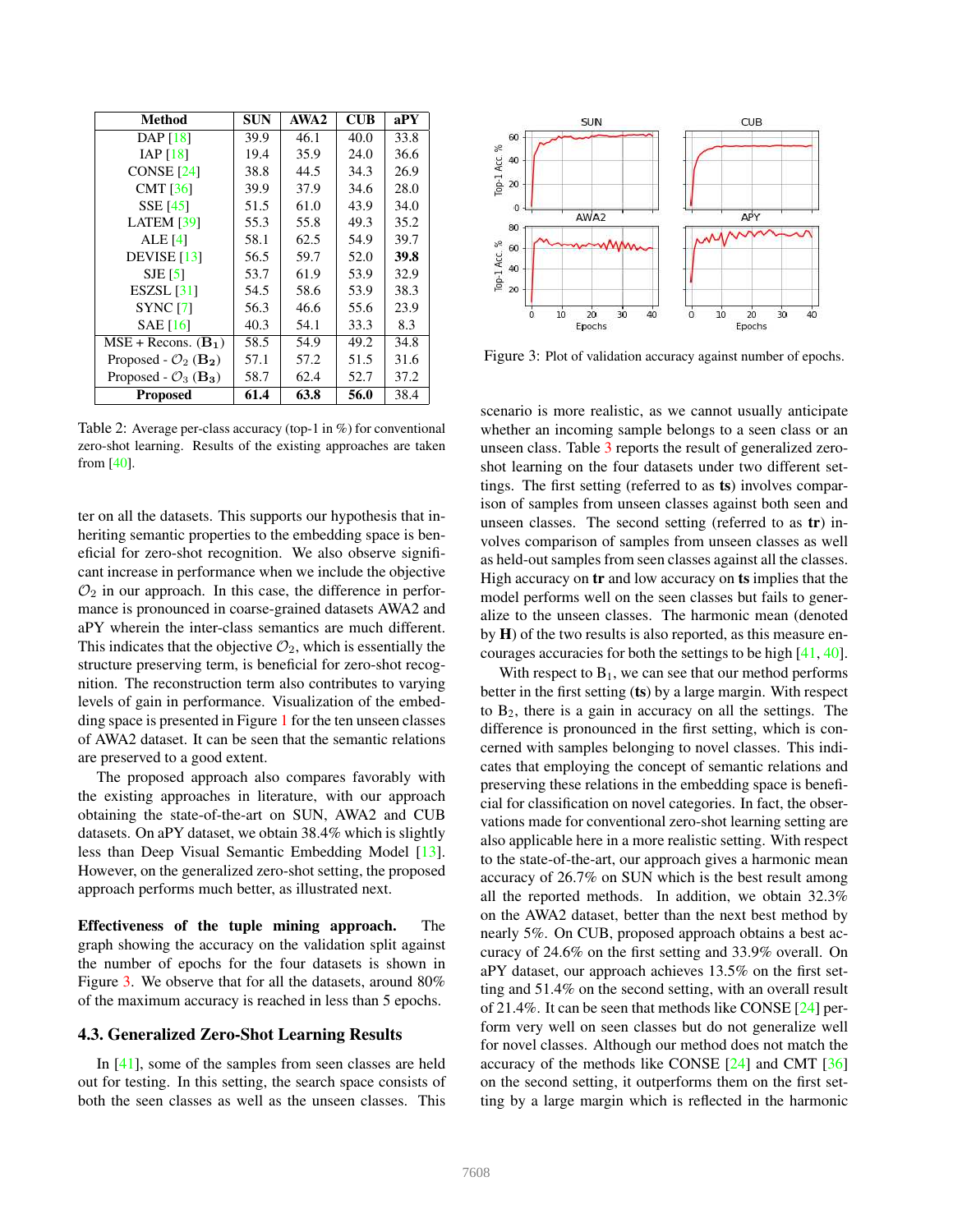<span id="page-6-0"></span>

|                                              | <b>SUN</b> |      | AWA2 |      |      | $\mathbf{C} \mathbf{U} \mathbf{B}$ |      |      | aPY  |      |      |      |
|----------------------------------------------|------------|------|------|------|------|------------------------------------|------|------|------|------|------|------|
| <b>Method</b>                                | ts         | tr   | H    | ts   | tr   | $\bf H$                            | ts   | tr   | H    | ts   | tr   | H    |
| DAP $[18]$                                   | 4.2        | 25.1 | 7.2  | 0.0  | 84.7 | 0.0                                | 1.7  | 67.9 | 3.3  | 4.8  | 78.3 | 9.0  |
| IAP $[18]$                                   | 1.0        | 37.8 | 1.8  | 0.9  | 87.6 | 1.8                                | 0.2  | 72.8 | 0.4  | 5.7  | 65.6 | 10.4 |
| CONSE <sup>[24]</sup>                        | 6.8        | 39.9 | 11.6 | 0.5  | 90.6 | 1.0                                | 1.6  | 72.2 | 3.1  | 0.0  | 91.2 | 0.0  |
| CMT $[36]$                                   | 8.1        | 21.8 | 11.8 | 0.5  | 90.0 | 1.0                                | 7.2  | 49.8 | 12.6 | 1.4  | 85.2 | 2.8  |
| $CMT* [36]$                                  | 8.7        | 28.0 | 13.3 | 8.7  | 89.0 | 15.9                               | 4.7  | 60.1 | 8.7  | 10.9 | 74.2 | 19.0 |
| SSE [45]                                     | 2.1        | 36.4 | 4.0  | 8.1  | 82.5 | 14.8                               | 8.5  | 46.9 | 14.4 | 0.2  | 78.9 | 0.4  |
| <b>LATEM</b> [39]                            | 14.7       | 28.8 | 19.5 | 11.5 | 77.3 | 20.0                               | 15.2 | 57.3 | 24.0 | 0.1  | 73.0 | 0.2  |
| ALE $[4]$                                    | 21.8       | 33.1 | 26.3 | 14.0 | 81.8 | 23.9                               | 23.7 | 62.8 | 34.4 | 4.6  | 73.7 | 8.7  |
| DEVISE $[13]$                                | 16.9       | 27.4 | 20.9 | 17.1 | 74.7 | 27.8                               | 23.8 | 53.0 | 32.8 | 4.9  | 76.9 | 9.2  |
| $SJE$ [5]                                    | 14.7       | 30.5 | 19.8 | 8.0  | 73.9 | 14.4                               | 23.5 | 59.2 | 33.6 | 3.7  | 55.7 | 6.9  |
| ESZSL $[31]$                                 | 11.0       | 27.9 | 15.8 | 5.9  | 77.8 | 11.0                               | 12.6 | 63.8 | 21.0 | 2.4  | 70.1 | 4.6  |
| <b>SYNC</b> [7]                              | 7.9        | 43.3 | 13.4 | 10.0 | 90.5 | 18.0                               | 11.5 | 70.9 | 19.8 | 7.4  | 66.3 | 13.3 |
| SAE $[16]$                                   | 8.8        | 18.0 | 11.8 | 1.1  | 82.2 | 2.2                                | 7.8  | 54.0 | 13.6 | 0.4  | 80.9 | 0.9  |
| $MSE + Records. (B1)$                        | 12.8       | 38.9 | 19.3 | 13.6 | 72.4 | 22.9                               | 13.1 | 48.8 | 20.7 | 10.9 | 51.3 | 18.0 |
| Proposed - $\mathcal{O}_2$ (B <sub>2</sub> ) | 17.2       | 35.3 | 23.1 | 15.3 | 73.5 | 25.3                               | 20.7 | 51.6 | 29.5 | 7.6  | 36.0 | 12.6 |
| Proposed - $\mathcal{O}_3$ (B <sub>3</sub> ) | 16.9       | 34.2 | 22.4 | 20.5 | 72.9 | 32.0                               | 20.9 | 52.3 | 29.9 | 11.4 | 48.7 | 18.5 |
| <b>Proposed</b>                              | 20.8       | 37.2 | 26.7 | 20.7 | 73.8 | 32.3                               | 24.6 | 54.3 | 33.9 | 13.5 | 51.4 | 21.4 |

Table 3: Results on generalized zero-shot learning. ts refers to the setting wherein the testing samples belong to unseen classes. tr refers to the setting in which the testing samples belong to either seen classes or unseen classes. H refers to the harmonic mean between ts and tr. The results of the existing approaches are taken from [\[40\]](#page-8-10). CMT\* refers to CMT [\[36\]](#page-8-4) with novelty detection.

<span id="page-6-2"></span>

|          |                 |      | <b>Conventional</b> |     | Generalized |     |      |  |
|----------|-----------------|------|---------------------|-----|-------------|-----|------|--|
|          |                 |      | <b>ZSL</b>          |     | ZSL         |     |      |  |
|          |                 | 2H   | 3H                  | All | 2H          | 3H  | All  |  |
| $Top-1$  | <b>SYNC [7]</b> | 9.1  | 2.6                 | 0.9 | 0.3         | 0.1 | 0.0  |  |
|          | <b>Proposed</b> | 9.4  | 2.8                 | 1.0 | 1.2.        | 0.8 | 0.4  |  |
| Top- $5$ | <b>SYNC</b> [7] | 25.9 | 4.9                 | 2.5 | 8.7         | 3.8 | 1.2. |  |
|          | <b>Proposed</b> | 26.3 | 4.8                 | 2.7 | 11.2        | 4.9 | 1.1  |  |

Table 4: Results on ImageNet. We measure top-1 and top-5 accuracies in %. 2H / 3H refers to the test split in which classes are 2 / 3 tree hops away from train classes in the WordNet hierarchy.

mean of the two. In addition, our method performs better compared to other competitive methods like ALE [\[4\]](#page-8-11) and DEVISE [\[13\]](#page-8-13) on the first setting on AWA2, CUB and aPY.

#### 4.4. Experiments on ImageNet

ImageNet [\[32\]](#page-8-18) is a large scale dataset consisting of nearly 14.1 million images belonging to 21,841 categories. The 1000 categories of ILSRVC are used as seen classes<sup>[2](#page-6-1)</sup> while the rest as unseen classes. There are no curated attributes available for this dataset. Distributed word embeddings like Word2Vec [\[22\]](#page-8-20) are employed instead as they have been shown to contain semantic properties which are suitable for zero-shot learning. We extract the Resnet-101 [\[14\]](#page-8-38) features from the pretrained model available in the pytorch [\[2\]](#page-8-41) model zoo. We use the Word2Vec provided by [\[7\]](#page-8-24).

We employ two hidden layers for the encoder and the decoder, similar to AWA2 and aPY datasets. For comparison, we implement the SYNC [\[7\]](#page-8-24) algorithm with the aforementioned features and settings. To the best of our knowledge, SYNC achieves the state-of-the-art performance on this very challenging dataset  $[41, 40]$  $[41, 40]$  $[41, 40]$ . We use the public code made available by the authors for evaluation.

Table [4](#page-6-2) lists the results obtained using the proposed approach on different splits of test data. We observe that our approach consistently achieves better performance compared to SYNC, thus improving over the state-of-the-art. On the generalized zero-shot setting, we observe that the proposed approach outperforms SYNC by a large margin. This indicates that the proposed approach scales favorably to a realistic setting with large number of unseen classes.

# 4.5. Approximate Semantic Inference

It is reasonable to assume that attributes or other form of side information is available in most of the scenarios. However, there might be a situation in which side information for a few categories of interest might not be available. For example, in ImageNet, out of the 21,841 categories, Word2Vec for 497 categories is not present. This bottleneck might crop up in a very large scale setting as evident in the ImageNet example. In this scenario, though classification is not possible, we wish to infer the approximate semantic characteristics of the object in the image. Since our model has semantic characteristics in its embedding space, we can approximately infer the semantic properties of the image in *relation* to the existing categories (seen and un-

<span id="page-6-1"></span><sup>&</sup>lt;sup>2</sup>Images from one of the seen classes namely 'teddy bear' which belongs to the synset n04399382 was unavailable. Hence, we use only 999 categories for training.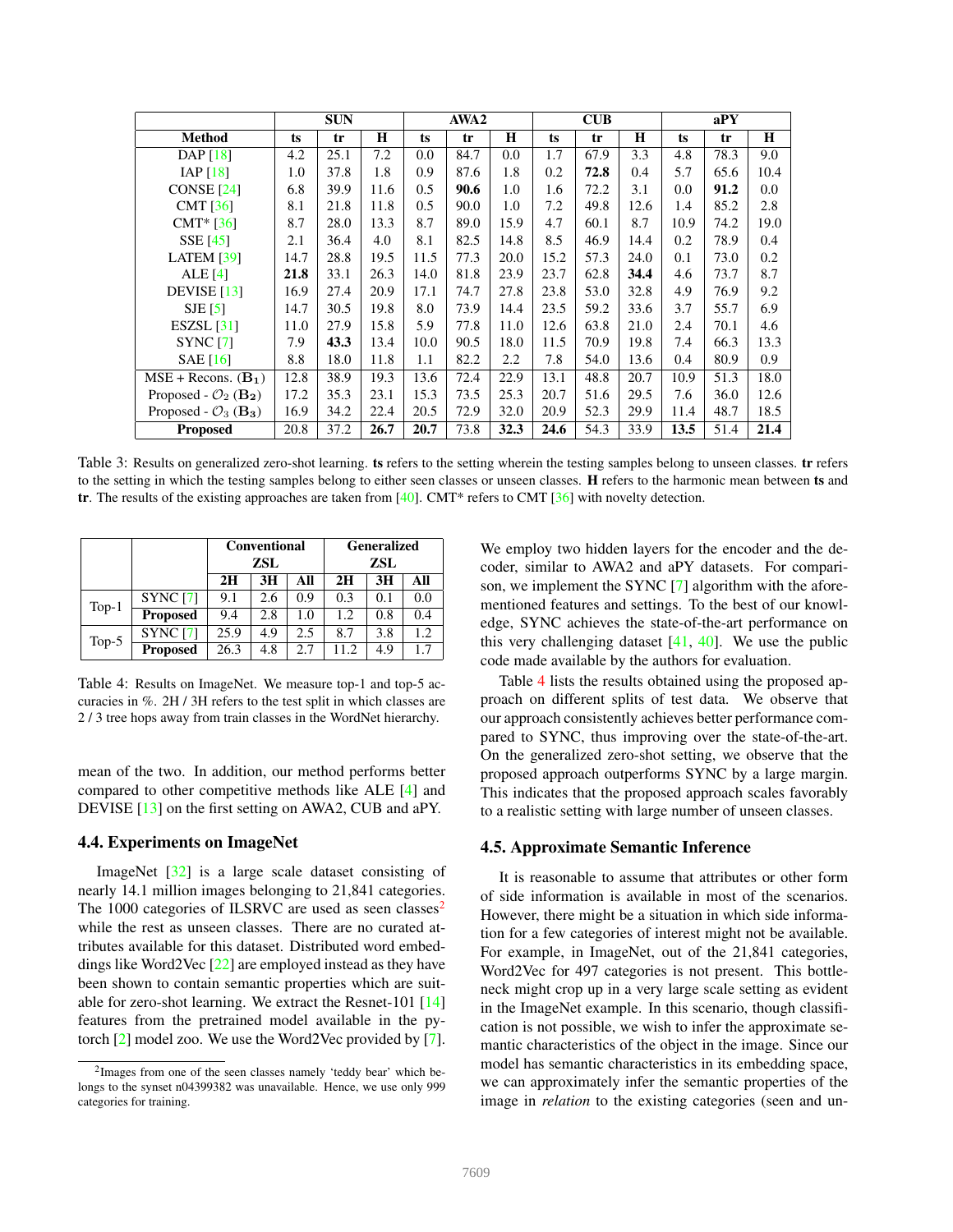<span id="page-7-2"></span>

Figure 4: Results on approximate semantic inference. The image at the left corresponds to the query image for which class embeddings are not available. Comparison using cosine similarity with the existing class embeddings (seen as well as unseen) is shown. The numerical figures indicate the cosine similarity of the image with respect to the class. The bar indicates whether the model predicts it as similar (green) or dissimilar (red).  $\tau = 0$  for this setup.

seen). Some of the empirical results on categories of ImageNet for which class embeddings is not available can be seen in Figure [4.](#page-7-2) In the first example, the bird in the image belongs to *Aegypiidae*, for which the class embedding is not available. The image feature is compared using cosine similarity with the existing class embeddings. It can be inferred that the given image is *semantically similar* to *Prairie Chicken*, *Black Chicken* and *Vulture*. Moreover, it can also be inferred that categories *Poll Parrot*, *Trogon* and *Cannon* are dissimilar to the bird in the image. This is very much in agreement to the actual semantic properties of the categories. In addition, the cosine similarity score is evocative of the degree of similarity between the actual category and the category with which it is compared. Similar observations can be made from other examples as well. This suggests that inheriting the structure of semantic space helps to make approximate inference about an image with respect to known entities, thus showing potential for tasks beyond just zero-shot classification.

# <span id="page-7-0"></span>5. Discussion

The cosine similarity function applied on the mapped class embeddings and the image features can be approximated to a normalized compatibility score function. Thus, the setup of baseline  $B_2$  is similar to the ranking based methods  $[3, 39, 13]$  $[3, 39, 13]$  $[3, 39, 13]$  $[3, 39, 13]$  which employ compatibility functions wherein the embeddings which belong to the same class are pulled together while the rest are pushed apart. The results are also similar to the ones achieved using these methods.

Thus, a particular instantiation of the proposed approach can be approximated to compatibility models with the ranking objective. In addition, the merits of approaches [\[16\]](#page-8-14) and [\[44\]](#page-9-1) are seamlessly incorporated in our model.

Although the advantages of the proposed approach is clear and encouraging, one of the limitations is its performance on the seen categories in the generalized zero-shot setting. Though it does not match the results on some of the previous approaches in literature, the proposed approach still gives encouraging performance. We believe that exploration of more intricate forms of relations between categories would help in furthering the state-of-the art in this setting.

### <span id="page-7-1"></span>6. Conclusion

In this work, we focus on efficiently utilizing the structure of the semantic space for improved classification on the unseen categories. We introduce the concept of relations between classes in terms of their semantic content. We devise objective functions which help in preserving semantic relations in the embedding space thereby inheriting the structure of the semantic space. Extensive evaluation of the proposed approach is carried out and state-of-the-art results are obtained on multiple settings including the tougher generalized zero-shot learning, thus proving its effectiveness for zero-shot learning.

Acknowledgment. The authors would like to thank Devraj Mandal of IISc for helpful discussions.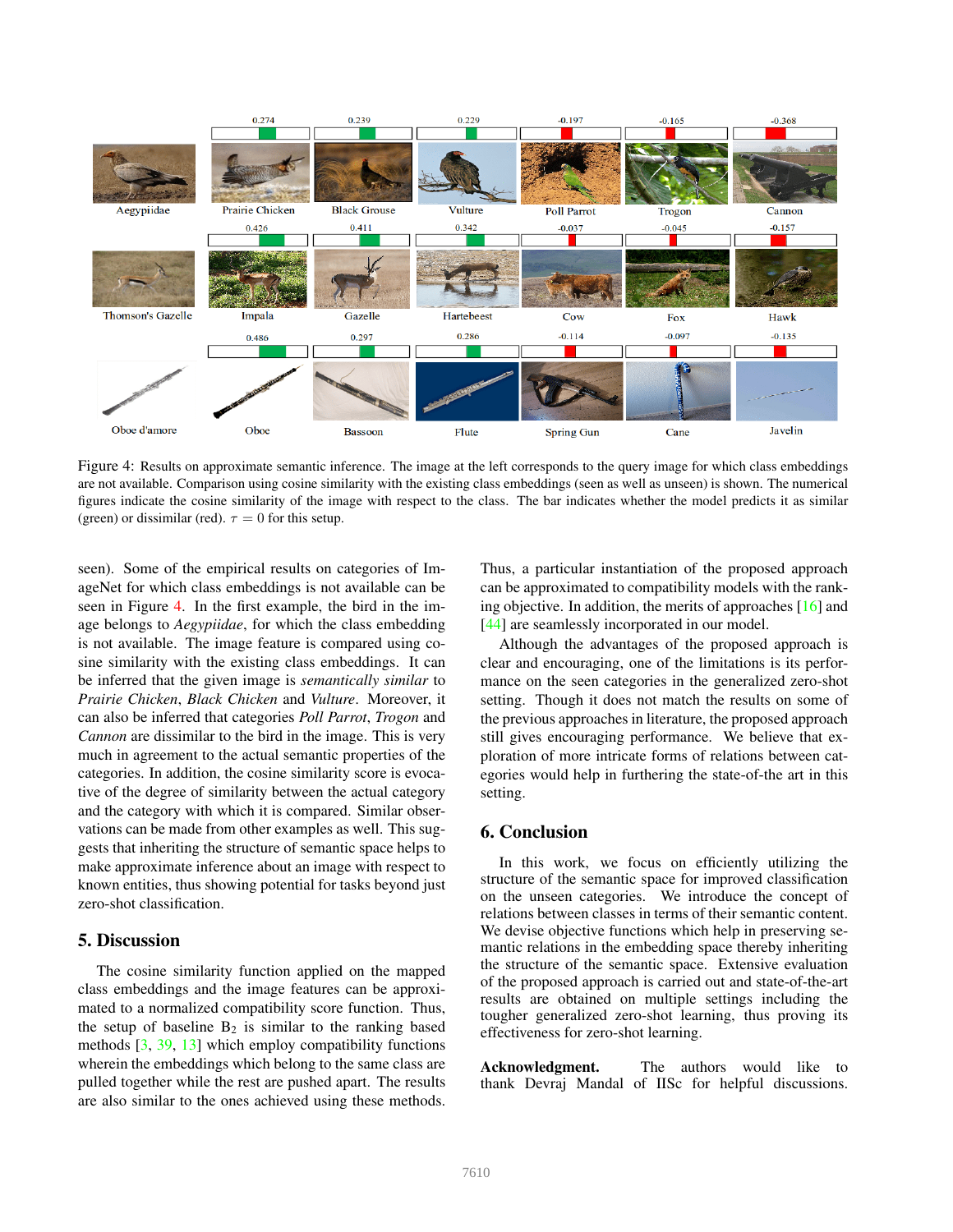# References

- <span id="page-8-0"></span>[1] [https://www.nytimes.com/2014/05/27/](https://www.nytimes.com/2014/05/27/science/welcoming-the-newly-discovered.html) [science/welcoming-the-newly-discovered.](https://www.nytimes.com/2014/05/27/science/welcoming-the-newly-discovered.html) [html](https://www.nytimes.com/2014/05/27/science/welcoming-the-newly-discovered.html).
- <span id="page-8-41"></span>[2] <https://github.com/pytorch/pytorch>.
- <span id="page-8-2"></span>[3] Z. Akata, F. Perronnin, Z. Harchaoui, and C. Schmid. Labelembedding for attribute-based classification. In *CVPR*, 2013.
- <span id="page-8-11"></span>[4] Z. Akata, F. Perronnin, Z. Harchaoui, and C. Schmid. Labelembedding for image classification. *PAMI*, 2016.
- <span id="page-8-19"></span>[5] Z. Akata, S. Reed, D. Walter, H. Lee, and B. Schiele. Evaluation of output embeddings for fine-grained image classification. In *CVPR*, 2015.
- <span id="page-8-34"></span>[6] M. Bucher, S. Herbin, and F. Jurie. Hard negative mining for metric learning based zero-shot classification. In *ECCV Workshops*, 2016.
- <span id="page-8-24"></span>[7] S. Changpinyo, W.-L. Chao, B. Gong, and F. Sha. Synthesized classifiers for zero-shot learning. In *CVPR*, 2016.
- <span id="page-8-33"></span>[8] W. Chen, X. Chen, J. Zhang, and K. Huang. Beyond triplet loss: a deep quadruplet network for person re-identification. *CVPR*, 2017.
- <span id="page-8-39"></span>[9] D.-A. Clevert, T. Unterthiner, and S. Hochreiter. Fast and accurate deep network learning by exponential linear units (elus). *arXiv preprint arXiv:1511.07289*, 2015.
- <span id="page-8-8"></span>[10] A. Farhadi, I. Endres, and D. Hoiem. Attribute-centric recognition for cross-category generalization. In *CVPR*, 2010.
- <span id="page-8-7"></span>[11] A. Farhadi, I. Endres, D. Hoiem, and D. Forsyth. Describing objects by their attributes. In *CVPR*, 2009.
- <span id="page-8-6"></span>[12] V. Ferrari and A. Zisserman. Learning visual attributes. In *NIPS*, 2008.
- <span id="page-8-13"></span>[13] A. Frome, G. S. Corrado, J. Shlens, S. Bengio, J. Dean, T. Mikolov, et al. Devise: A deep visual-semantic embedding model. In *NIPS*, 2013.
- <span id="page-8-38"></span>[14] K. He, X. Zhang, S. Ren, and J. Sun. Deep residual learning for image recognition. In *CVPR*, 2016.
- <span id="page-8-40"></span>[15] D. Kingma and J. Ba. Adam: A method for stochastic optimization. *arXiv preprint arXiv:1412.6980*, 2014.
- <span id="page-8-14"></span>[16] E. Kodirov, T. Xiang, and S. Gong. Semantic autoencoder for zero-shot learning. In *CVPR*, 2017.
- <span id="page-8-27"></span>[17] C. H. Lampert, H. Nickisch, and S. Harmeling. Learning to detect unseen object classes by between-class attribute transfer. In *CVPR*, 2009.
- <span id="page-8-5"></span>[18] C. H. Lampert, H. Nickisch, and S. Harmeling. Attributebased classification for zero-shot visual object categorization. *PAMI*, 2014.
- <span id="page-8-23"></span>[19] J. Lei Ba, K. Swersky, S. Fidler, and R. Salakhutdinov. Predicting deep zero-shot convolutional neural networks using textual descriptions. In *ICCV*, 2015.
- <span id="page-8-9"></span>[20] L. v. d. Maaten and G. Hinton. Visualizing data using t-sne. *JMLR*, 2008.
- <span id="page-8-30"></span>[21] T. Mikolov, K. Chen, G. Corrado, and J. Dean. Efficient estimation of word representations in vector space. *arXiv preprint arXiv:1301.3781*, 2013.
- <span id="page-8-20"></span>[22] T. Mikolov, I. Sutskever, K. Chen, G. S. Corrado, and J. Dean. Distributed representations of words and phrases and their compositionality. In *NIPS*, 2013.
- <span id="page-8-25"></span>[23] P. Morgado and N. Vasconcelos. Semantically consistent regularization for zero-shot recognition. In *CVPR*, 2017.
- <span id="page-8-3"></span>[24] M. Norouzi, T. Mikolov, S. Bengio, Y. Singer, J. Shlens, A. Frome, G. S. Corrado, and J. Dean. Zero-shot learning by convex combination of semantic embeddings. *arXiv preprint arXiv:1312.5650*, 2013.
- <span id="page-8-1"></span>[25] M. Palatucci, D. Pomerleau, G. E. Hinton, and T. M. Mitchell. Zero-shot learning with semantic output codes. In *NIPS*, 2009.
- <span id="page-8-26"></span>[26] D. Parikh and K. Grauman. Relative attributes. In *ICCV*, 2011.
- <span id="page-8-21"></span>[27] J. Pennington, R. Socher, and C. D. Manning. Glove: Global vectors for word representation. In *EMNLP*, 2014.
- <span id="page-8-22"></span>[28] R. Qiao, L. Liu, C. Shen, and A. van den Hengel. Less is more: zero-shot learning from online textual documents with noise suppression. In *CVPR*, 2016.
- <span id="page-8-17"></span>[29] M. Radovanović, A. Nanopoulos, and M. Ivanović. Hubs in space: Popular nearest neighbors in high-dimensional data. *JMLR*, 2010.
- <span id="page-8-32"></span>[30] M. Radovanović, A. Nanopoulos, and M. Ivanović. On the existence of obstinate results in vector space models. In *International ACM SIGIR conference on Research and development in information retrieval*, 2010.
- <span id="page-8-15"></span>[31] B. Romera-Paredes and P. Torr. An embarrassingly simple approach to zero-shot learning. In *ICML*, 2015.
- <span id="page-8-18"></span>[32] O. Russakovsky, J. Deng, H. Su, J. Krause, S. Satheesh, S. Ma, Z. Huang, A. Karpathy, A. Khosla, M. Bernstein, A. C. Berg, and L. Fei-Fei. ImageNet Large Scale Visual Recognition Challenge. *IJCV*, 2015.
- <span id="page-8-35"></span>[33] F. Schroff, D. Kalenichenko, and J. Philbin. Facenet: A unified embedding for face recognition and clustering. In *CVPR*, 2015.
- <span id="page-8-16"></span>[34] Y. Shigeto, I. Suzuki, K. Hara, M. Shimbo, and Y. Matsumoto. Ridge regression, hubness, and zero-shot learning. In *Joint European Conference on Machine Learning and Knowledge Discovery in Databases*, 2015.
- <span id="page-8-36"></span>[35] E. Simo-Serra, E. Trulls, L. Ferraz, I. Kokkinos, P. Fua, and F. Moreno-Noguer. Discriminative learning of deep convolutional feature point descriptors. In *ICCV*, 2015.
- <span id="page-8-4"></span>[36] R. Socher, M. Ganjoo, C. D. Manning, and A. Ng. Zero-shot learning through cross-modal transfer. In *NIPS*, 2013.
- <span id="page-8-31"></span>[37] N. Tomasev, M. Radovanovic, D. Mladenic, and M. Ivanovic. The role of hubness in clustering highdimensional data. *KDE*, 2014.
- <span id="page-8-28"></span>[38] C. Wah, S. Branson, P. Welinder, P. Perona, and S. Belongie. The caltech-ucsd birds-200-2011 dataset. 2011.
- <span id="page-8-12"></span>[39] Y. Xian, Z. Akata, G. Sharma, Q. Nguyen, M. Hein, and B. Schiele. Latent embeddings for zero-shot classification. In *CVPR*, 2016.
- <span id="page-8-10"></span>[40] Y. Xian, C. H. Lampert, B. Schiele, and Z. Akata. Zeroshot learning-a comprehensive evaluation of the good, the bad and the ugly. *arXiv preprint arXiv:1707.00600*, 2017.
- <span id="page-8-37"></span>[41] Y. Xian, B. Schiele, and Z. Akata. Zero-shot learning - the good, the bad and the ugly. In *CVPR*, 2017.
- <span id="page-8-29"></span>[42] J. Xiao, J. Hays, K. A. Ehinger, A. Oliva, and A. Torralba. Sun database: Large-scale scene recognition from abbey to zoo. In *CVPR*, 2010.